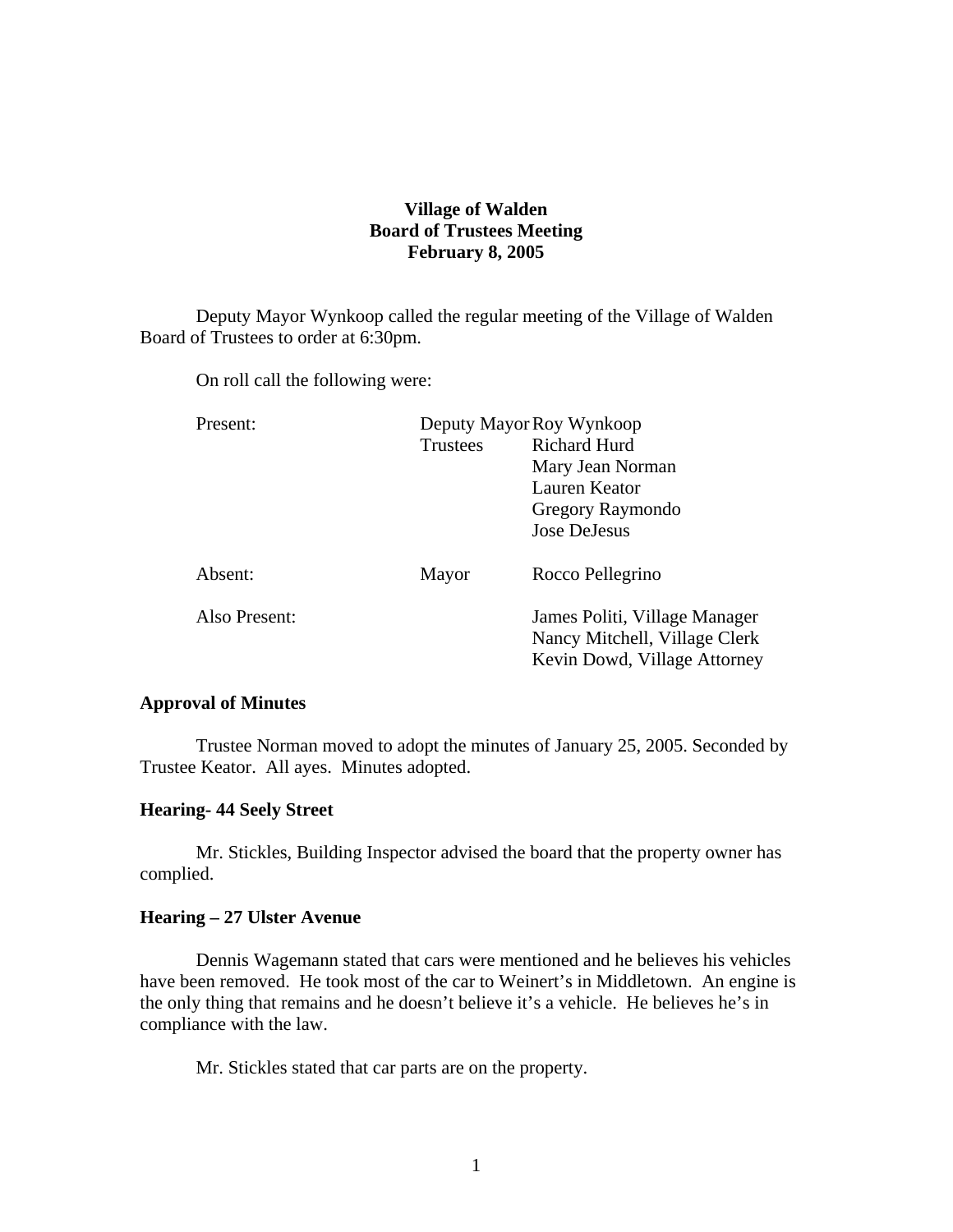Mr.Wagemann stated that the last letter he received stated that every part of the car has to be removed from the premises. It doesn't allow him to put it in a garage.

Manager Politi stated that Mr. Wagemann can put the engine in his garage.

 Mr. Dowd indicated that by definition of a junk vehicle any dismantling of the vehicle is still considered a junk vehicle that is subject to the law. Mr. Wagemann can put the engine in the garage, it can't be stored outside. It's still part of the same vehicle that was in violation. You're not supposed to be storing junk of any kind on your property.

 Mr. Wagemann stated that he can't move the engine to the garage because there is snow blocking the garage.

 Manager Politi asked Mr. Wagemann how long it would take him to clear a path to move the engine to the garage.

 Mr. Wagemann stated that right now he's not prepared to do that. He asked if this is still considered a vehicle.

Manager Politi stated yes, that's what you've been cited on.

 Mr. Wagemann stated that he can get the engine into a garage but not within a couple weeks.

 Trustee DeJesus suggested this be tabled until the code enforcement officer can be here.

 Deputy Mayor Wynkoop asked that this be put on the next agenda, February 22, 2005.

 Trustee DeJesus moved to adjourn the hearing until February 22, 2005. Seconded by Trustee Raymondo. All ayes. Motion carried.

### **Public Comment**

Kevin Cannon, President of the Walden Rotary Club addressed the board regarding their centennial project, to help fund the construction of a multi-use performance venue at Wooster Grove Park. Rotary celebrates it's  $100<sup>th</sup>$  anniversary February  $23<sup>rd</sup>$  and in recognition each Rotary Club throughout the world has been given the opportunity to fund a centennial project. This project must be something tangible and a visible service to the community. Upon its completion it should contain a plaque citing Rotary's contribution and it must be completed no later than May 2005. They originally considered funding the pavilion over at the Benedict Farm and due to a verity of hurdles, not the least of which was the discovery of significant archeological artifacts at the site they decided to go to plan B. During the summer they approached Mr. Politi about the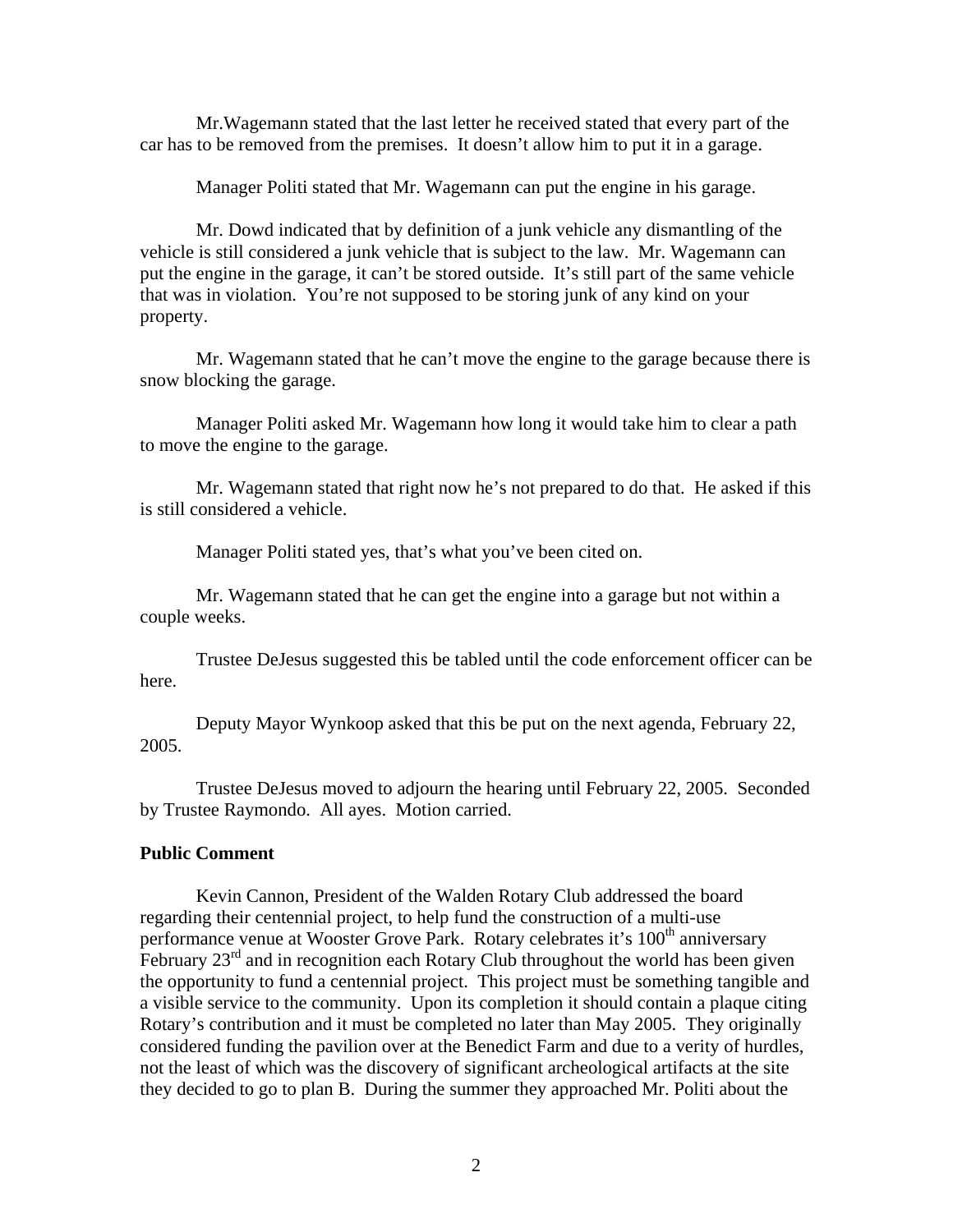project at Wooster Grove. They encouraged them to sketch out a plan and draft a commitment letter outlining how they were going to do this. It was at this time they were made aware of matching grant monies that could be used towards the completion of this project. They arranged for site visits and considered a number of options. Manager Politi and John Howland were very helpful. They considered restoring the existing cement stage. After speaking to Mr. Politi and Mr. Howland it was decided it would be best to remove it and build something new. They considered a gazebo or bandstand. The cost came in very high so they thought it would be best to consider something else. They investigated a portable stage, one that resembles a train car or train station. They had preliminary drawings and cost estimates done. They polled their members and they preferred a multi use structure. This lead to a discussion of constructing a pavilion and have come up with a 40'x 32' pavilion with a stage at mid pavilion coming out with a covered gabled roof. If it's a nice sunny day people could put their chairs on the lawn and if it's raining the performers could turn around and people would have a nice clear view under the pavilion. They also may be able to arrange for some much needed landscaping. They are open to suggestions regarding the specific design. They really would like it to be a pavilion with a multi use purpose. They don't want to dominate the field; they are open to the board's ideas. They have no problem reducing the size of the pavilion. This project does have a time constraint; it calls for the completion of the project by the end of May.

 Deputy Mayor Wynkoop indicated that the Board is divided on the decision and with the Mayor not being here he would like a full board present to discuss this.

 Trustee Hurd asked if elevation studies could be done and design motif studies so they can get ideas as to what can be done.

 Mr. Cannon stated that when they first went to the site they looked at a topographical site map which gave them a bunch of elevations on the site. Perhaps they could utilize something like that. He will speak to the Village Manager about that.

Trustee Keator stated that she is concerned with the time constraints.

 Becky Pearson, 167 Walnut Street stated that it's a great proposal, but she doesn't understand why the village is waiting two more weeks to do something and talk about it more. Did the Board go out and see the site, they can measure where 48 feet was going to be.

 Trustee DeJesus stated that he really takes offense to her statement because she is insinuating that the Board is ignorant and we're not. There is an issue that needs to be addressed. The village asked for a rendering. One of the concerns was that the park would be too crowded and the cutting down of the trees.

 Manager Politi stated that the plan he made up he gave to an architect and he hasn't received it back.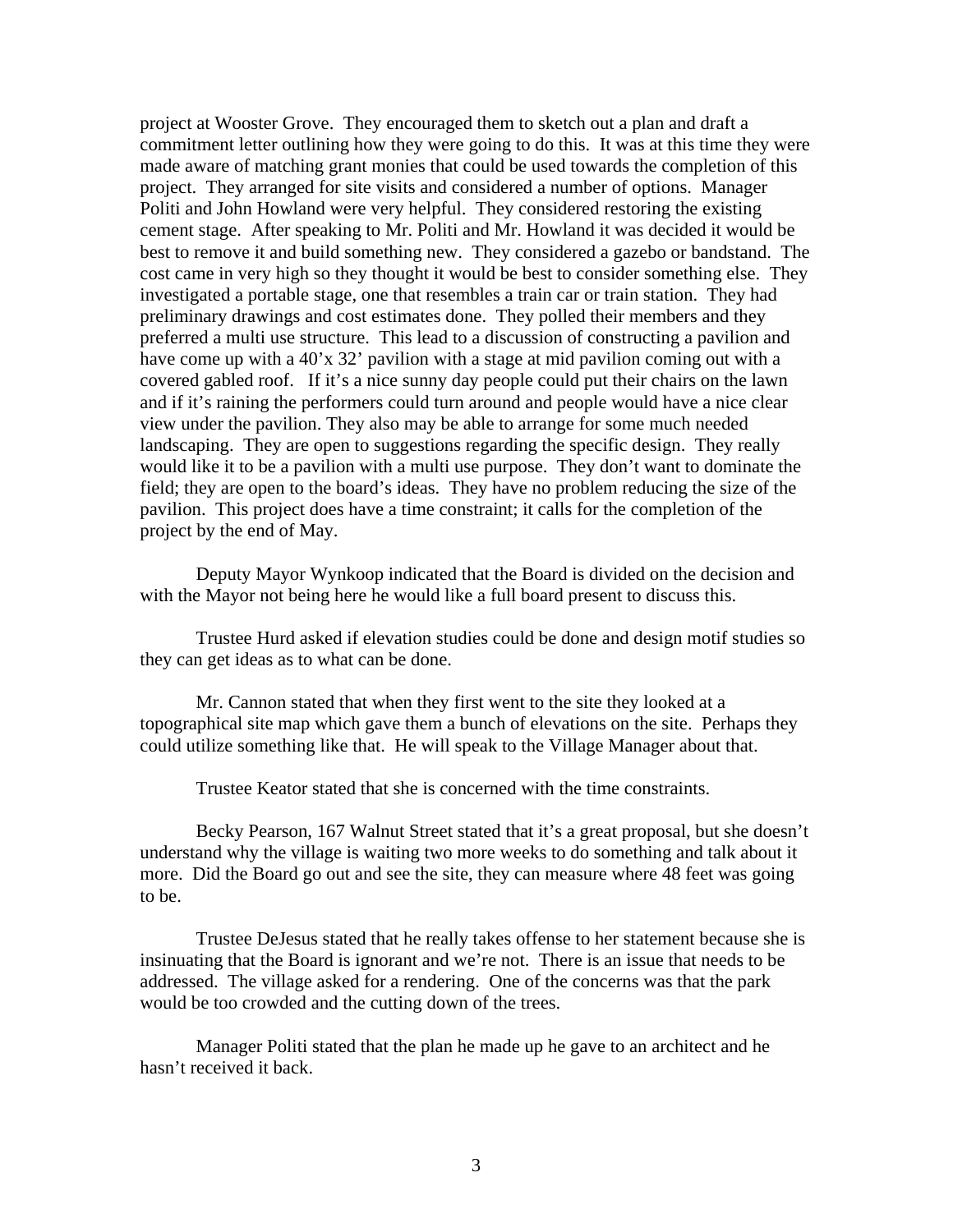Deputy Mayor Wynkoop stated that the board wants to see how it fits there. That's the first thing you'll see when you come into the park.

Ms. Pearson stated that her concern is how long has the board known about this.

 Deputy Mayor Wynkoop stated that they've been changing the size for the past four or five months.

Ms. Pearson asked who will make the decision.

Trustee DeJesus stated that the board will make the decision.

 Trustee Keator stated that she would still like to see a bandstand, although it may not be the multi functional piece that we need there. She wants it to be attractive and something people will want to use. She asked if the board can make a site visit as a group.

Manager Politi stated that the original site was where the block of cement is.

Ms. Pearson asked what was wrong with the original site.

Manager Politi stated that the Rotary should have some say into this.

 Ms. Pearson stated that this has been since the summer and now we are down to three months.

 Manager Politi stated that the village can still build what they want because we have a grant. The Rotary is willing to help us. We may not get their funding if we can't settle on the design and site.

Althea Mullarky asked how long it will take to build that from start to finish.

Mr. Cannon stated he's not an expert, but he'd say a couple months.

 Trustee Raymondo indicated that the village is trying to pick a design that is pleasing and satisfactory, not only to the board but to the citizens.

 Deputy Mayor Wynkoop stated that there have been twelve designs that keep changing.

 Manager Politi stated that we have a grant and we were to rebuild a band shell. From that you had the offer, which is not matching and that is what took all the time.

Ms. Pearson stated that it doesn't sound like they have a problem.

Manager Politi stated that they've had a problem for several months.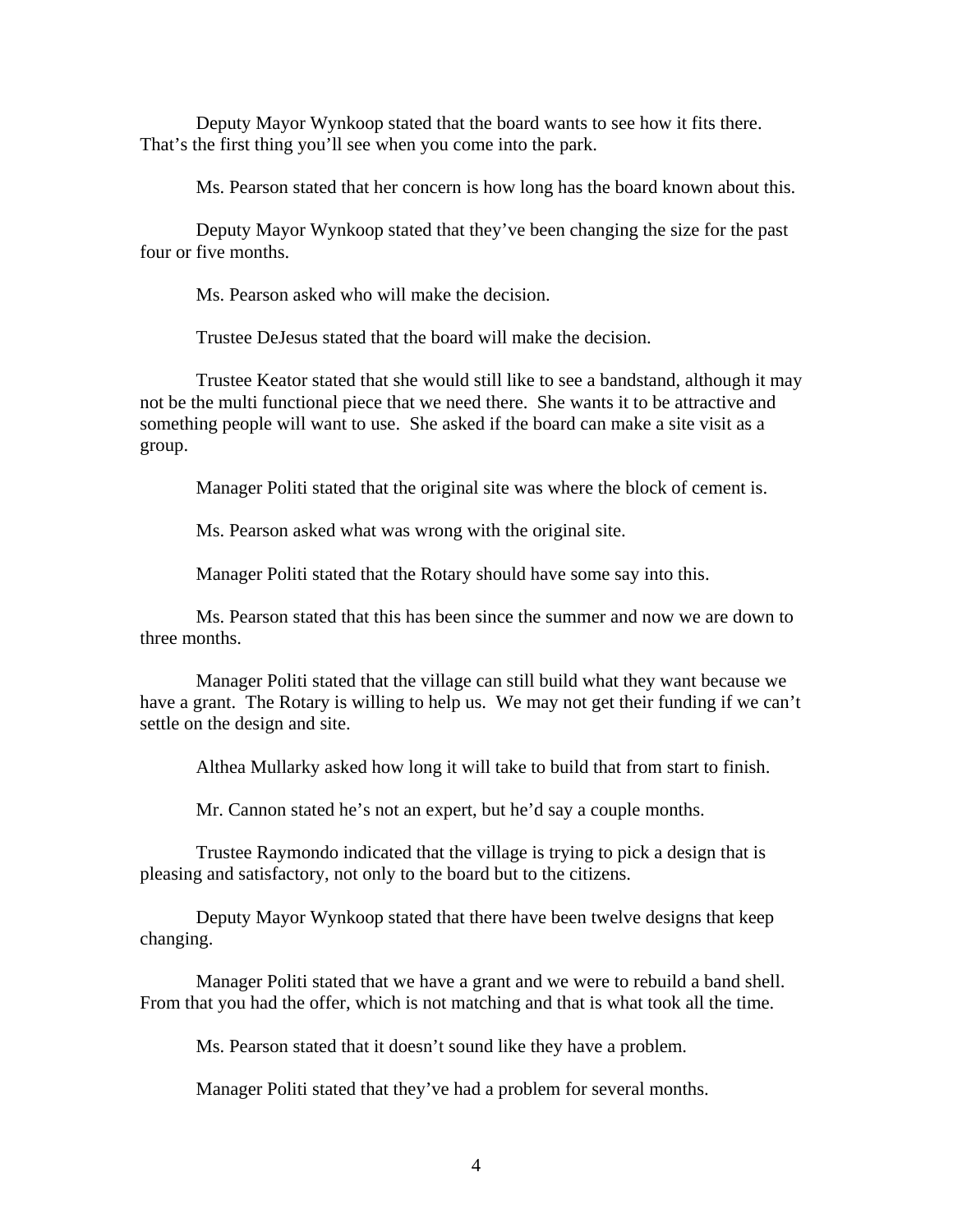### **Audited Bills**

Trustee Hurd moved to pay the audited bills of February 8, 2005. Seconded by Trustee Keator. All ayes. Motion carried.

### **61 Second Street-Small Cities Loan**

Mr. Dowd explained that the Board has a memo from Mr. Barnes dated January 25, 2005 explaining that In the mid 1990's the village provided a rehabilitation loan to 61 Second Street for renovations and secured it with a mortgage now. Both owners have passed away and the daughter has inherited the house and it comes in question by inheriting the house is there a transfer of the title which could trigger repayment of the mortgage. Mr. Barnes has spoken to the daughter who says she cannot afford to pay back, in full, the mortgage the village has. She would like to refinance the house and continue with a second mortgage for the village in her name and the parents would be released. She would make periodic payments of \$110.27 per month for the term of the loan which is ten years. The ratio between the value of the house and the two loans is very good, it's 53%. There are issues regarding her level of income which is usually higher than what you would be able to approve, however because of the two mortgages together she is below the 100% of the median income and the village would charge her 1% interest rate.

Trustee Hurd asked if there are any HUD guidelines.

 Trustee Raymondo indicated that the village would have never known that this loan was due to us if she did not look to refinance.

Trustee Keator asked if she was asking to turn the first into the second.

 Mr. Dowd stated that she would have a separate note and mortgage in her name which would release the one with the deceased parents and the new one would take the place of that one and still be in second place to the first mortgage.

Deputy Mayor Wynkoop asked if the house was paid for.

Mr. Dowd stated that he doesn't think so.

 Trustee Raymondo asked if she was going to apply through an application and provide financial statements.

Mr. Dowd stated that he believes Mr. Barnes has all those documents.

 Trustee Raymondo stated that if she borrowed \$97,597.72 from the bank she can pay us in full and have one mortgage payment.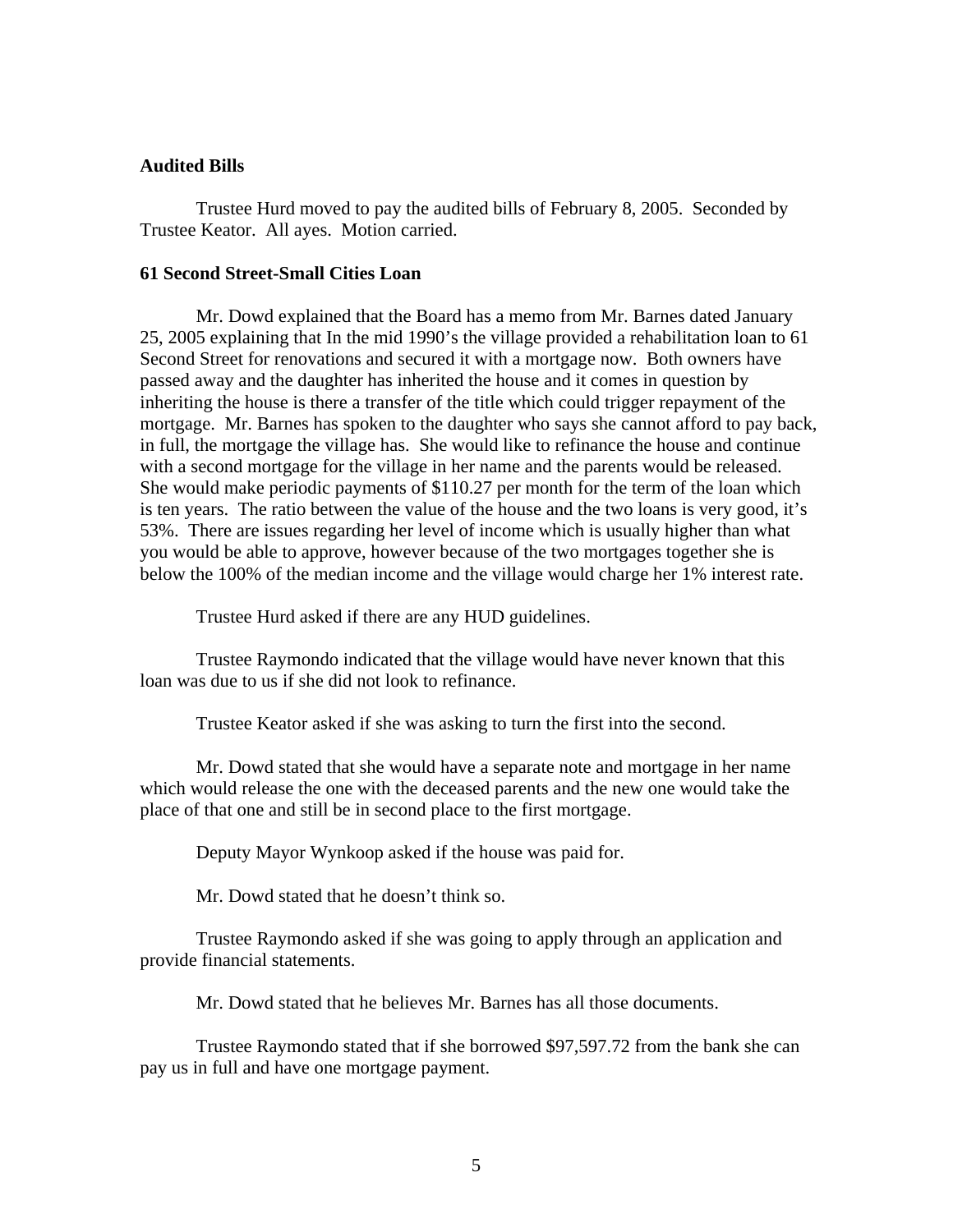Mr. Dowd indicated that's the problem because she would have a higher rate of interest on the \$97,000 and she would be strapped to make payments to the bank. That is why she is looking to do a 1% loan for the \$12,000 and only refinance the \$85000.00.

 Trustee Raymondo stated that the mortgage was given to the parents, not to her; therefore she would have to satisfy the estate. Whatever the estate has to pay out she has to do that.

 Mr. Dowd stated that you can do a lot of things with this program, it's whether you want to do them or not. You can ask her to pay back the \$12,597.00 because it's a transfer of title to her. It does trigger the payment option on the mortgage.

Trustee Keator stated that the Board needs more information.

 Trustee Raymondo asked how the village can be in second place if the parents are deceased.

 Mr. Dowd stated that we were in second place when we gave them the original mortgage.

Deputy Mayor Wynkoop asked if the Board can get more information.

Mr. Dowd stated that Mr. Barnes has the personal statements.

Trustee DeJesus asked who keeps those records, here.

Mr. Dowd indicated that they end up being filed here.

 Deputy Mayor Wynkoop stated that he'd like to see a little more that is going on with it.

 Trustee Raymondo stated that there really isn't any basis for the loan. This is like all of a sudden we are a bank lending money. It's really clear that if a person passes away the estate has to be settled.

Mr. Dowd stated it's clearly a policy decision for the Board.

Deputy Mayor Wynkoop asked that this be put on the next agenda.

# **Bond Resolution Authorizing the Issuance of \$1,100,000 Serial Bonds of the Village of Walden, Orange County, New York, to Pay the Cost of the Construction of Additions to and the Reconstruction of the Sanitary Sewage System of and for Said Village**

Mr. Dowd explained stated that this would be a Type II Action under SEQRA and would require no further SEQRA action.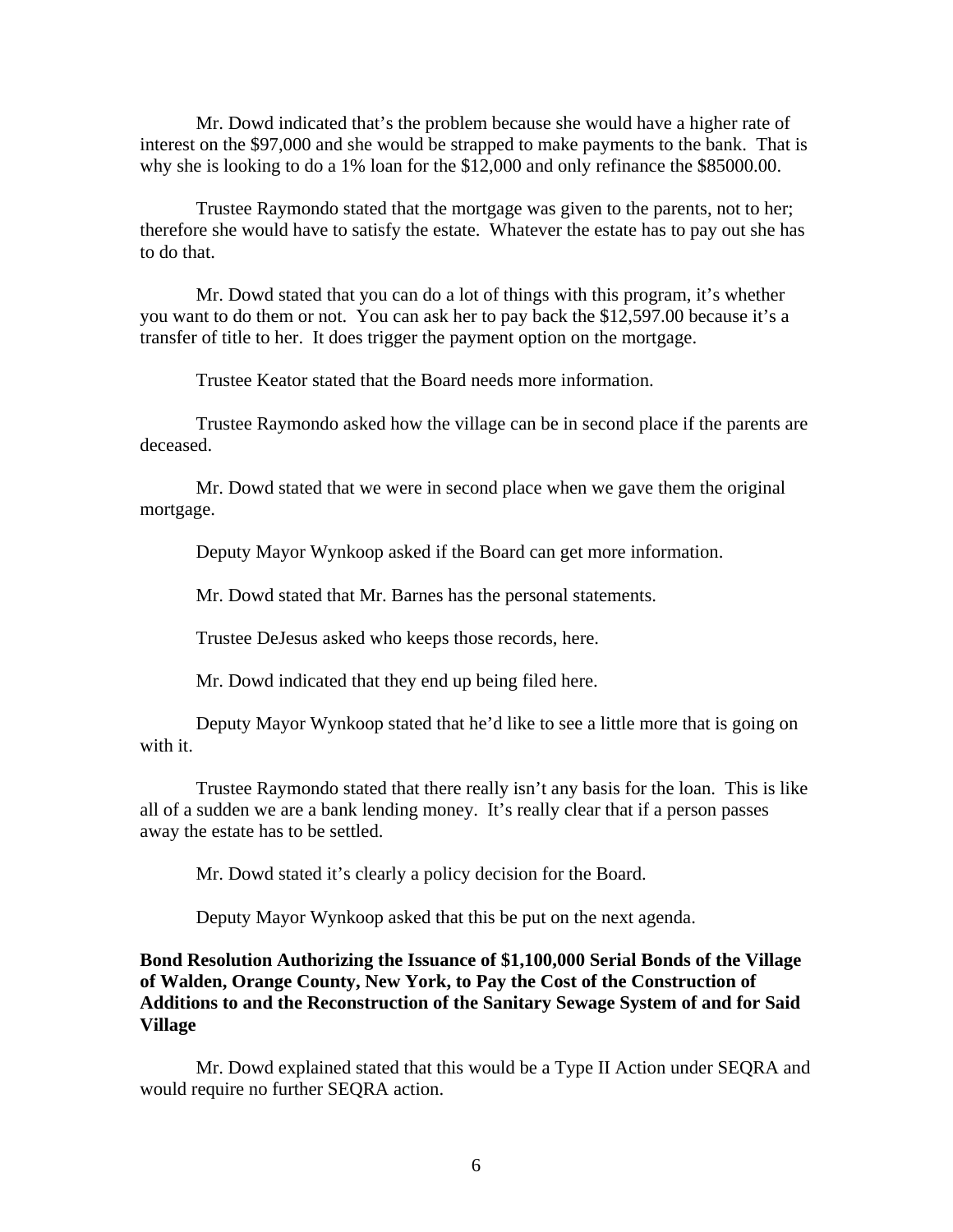Trustee Hurd moved to declare a Type II action under SEQRA regarding the bond resolution authorizing the issuance of \$1,100,000 serial bonds to pay the cost of the construction of additions to and the reconstruction of the sanitary sewage system. Seconded by Trustee DeJesus. All ayes. Motion carried.

 Trustee DeJesus moved to adopt Resolution No. 11-04-05, Bond Resolution Authorizing the Issuance of \$1,100,000 Serial Bonds of the Village of Walden, Orange County, New York to Pay the Cost of the Construction of Additions to and the Reconstruction of the Sanitary Sewage System of and for said Village, (attached). Seconded by Trustee DeJesus. All ayes. Resolution adopted.

### **Maple & Walnut Streets-Pedestrian/Auto Traffic**

Trustee Keator stated that she received a phone call from a resident on Riverview Street who walks up to the school to pick up her children and in the process sees the problem the village is having with kids that do not have parents with them when they leave school in the afternoon at the crossing of Maple and Walnut.

Chief Holmes stated that today they had 58 children and 14 parents cross there. Yesterday there were a total of 49. All the children live up there. Since the fall this has increased. Some of the options would be to first make sure all the proper signage is up. One of the big issues is people parking right up to the corner making it difficult. We need to put up no parking here to corner to clean that up a little bit. The other issue is we will have to put a crossing guard there. A few years ago we put a crossing guard at the corner of Pine and Orchard Streets and right now there aren't as many kids walking through there. He could move that crossing guard from there up to Maple Street in the mornings and then work with next year's budget to try to get someone there in the afternoons. His goal is to keep all guards on the main thoroughfare. There are three trained crossing guards who are on medical leave right now. They are slowly getting better. So he thinks they will have a trained crossing guard.

 Trustee Keator stated that the school purchased property on Maple Street for a parking lot. This will help with the parking on Walnut Street. She asked that a letter be drafted to the schools superintendent to see if they have any spring plans for the parking lot.

 Manager Politi stated that he has a meeting next week with the superintendent and the project people for the park development.

#### **Informational & Village Manager's Report**

Manager Politi reported the following:

 A letter was sent to the Town's Planning Board concerning Cranesville Block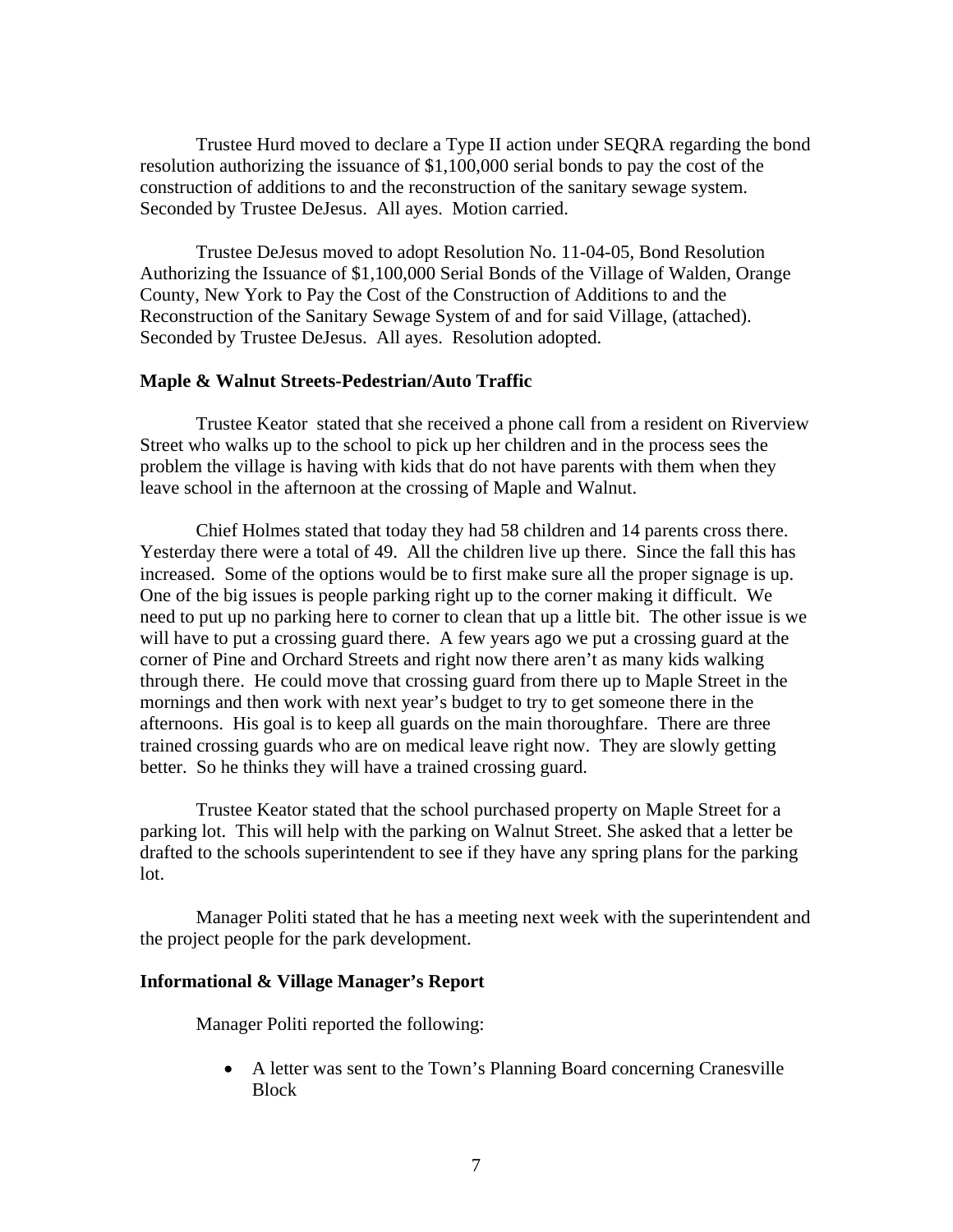- We have gotten a check for the EPA Grant, \$127,000
- There was a problem with the chlorination at the East Walden Well Field and they will be working on that quickly. We have to get three bids and have it installed.

Trustee Raymondo asked if the village uses the telephone lines for the alarm.

Manager Politi stated yes.

Trustee Raymondo asked if they would have to get new phone lines.

Manager Politi stated yes.

Trustee Raymondo suggested the village look into an alarm tree where it wouldn't cost anything. He knows there was a problem with this a long time ago, why did it take so long.

Deputy Mayor Wynkoop stated that we get a lot of surface water and that is where it came from.

Trustee Raymondo stated that the village has had this problem with DOH since last year.

Manager Politi stated that it's never been forced on the village by DOH so we are responding to it now.

 Trustee Raymondo stated that there are items in the letter that are redundant and we might not need it and to spend \$125,000.

Manager Politi stated that would be if you were going to rechlorinate and that's an option, we don't have that type of system.

Trustee Raymondo asked how the rest of the wells were.

Manager Politi informed him that they are okay.

Trustee Raymondo asked what company does the village use for the water test.

Manager Politi stated Orange County.

Trustee Raymondo asked for a copy of the last test.

## **Comments – Board Members**

Trustee Norman reminded everyone that the snow carnival is this weekend.